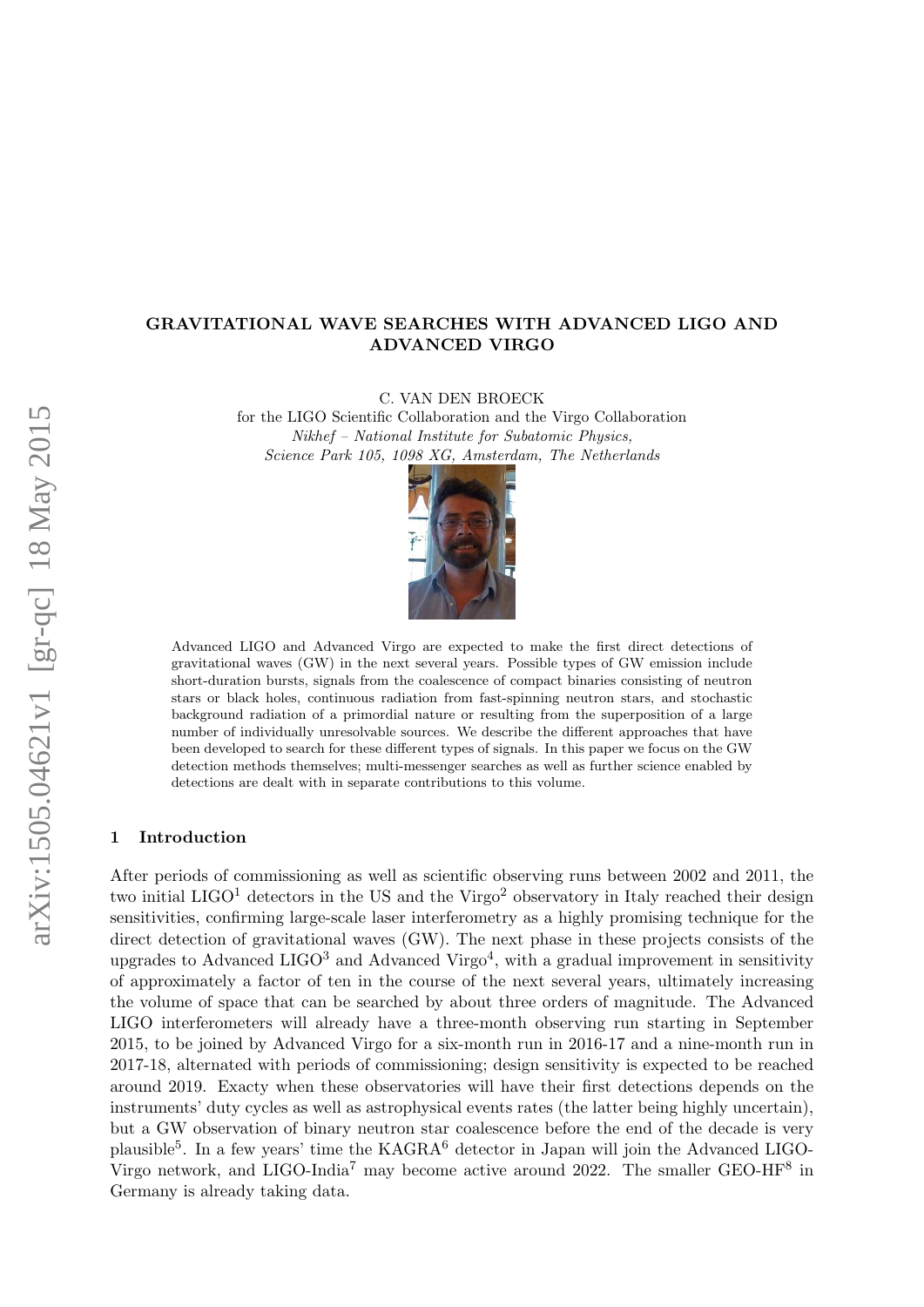The expected GW signals can be divided into transient signals, whose duration might be anywhere between a millisecond and several hours, and long-duration signals that are continuously emitted. Among the most promising sources of transient GW are *compact binary coalescences* of two neutron stars, a neutron star and a black hole, or two black holes; in this case theoretical predictions of the waveform shapes are available, and coalescence events can be searched for by comparing these with the data. As we shall see, there are many other possible transient sources of GW, called bursts, whose emission is much more difficult to predict in detail; the absence of a waveform model then necessitates different ways of searching. Examples of potentially detectable long-duration signals are continuous waves from fast-spinning neutron stars, either isolated or accreting matter from a companion star. In this case the emission happens essentially at a single frequency, which however may be changing due to neutron star spin-down and which will be Doppler-modulated due to orbital motion in a binary as well as the motion of the Earth; when searching for unknown stars this leads to a computationally challenging problem. Finally, there will be searches for *stochastic backgrounds* coming from all directions on the sky; these could be of a primordial origin (e.g. inflation, or phase transitions in the early Universe), or they could arise from the superposition of a large number of point sources that are not individually resolvable.

Once a GW detection has been made, we will want to characterize the signal and, if possible, reconstruct the source. This involves the development of parameter estimation techniques, which again differ depending on the extent to which the source can be theoretically modeled. We will briefly discuss the methods that are being pursued; what further science this enables is the subject of a separate contribution to these Proceedings.

In this paper we will deal with the detection of the GW signals themselves, but it should be noted that GW searches can be combined with searches for associated electromagnetic and/or neutrino emission; these *multi-messenger* efforts will also be discussed in a separate paper in this volume.

### 2 Gravitational wave searches

We now discuss in turn the searches that will be performed for compact binary coalescences, unmodeled or poorly modeled burst events, continuous waves from fast-spinning neutron stars, and stochastic backgrounds, along with methods for parameter estimation.

### 2.1 Compact binary coalescence

Coalescing compact binaries consisting of two neutron stars (NS-NS), a neutron star and a black hole (NS-BH), or two black holes (BH-BH), with typical black hole masses up to a few tens of solar masses  $(M_{\odot})$ , are among the most promising sources for the advanced detectors, visible out to hundreds of megaparsecs. The emission of gravitational waves leads to loss of orbital angular momentum as well as orbital energy, causing orbits to circularize as well as shrink. If the component objects do not have intrinsic spins then the GW emission in this quasi-circular inspiral regime has a gravitational waveform whose frequency and amplitude both increase steadily as a 'chirp'; when spins are non-zero then the waveform can get modulated due to precession of the orbital plane caused by spin-orbit and spin-spin interactions<sup>[9](#page-6-8)</sup>. The inspiral continues until some last stable orbit is reached, after which the components plunge towards each other and merge, leading to a single black hole (or possibly a hypermassive neutron star). Such a black hole will be highly excited and undergo *ringdown* as it asymptotes to a quiescent, Kerr state. The early inspiral is well-understood in terms of post-Newtonian series expansions in  $v/c$ , with v some characteristic velocity<sup>[10](#page-6-9)</sup>; similarly, the ringdown signal can be described using black hole perturbation theory<sup>[11](#page-6-10)</sup>. In recent years, large-scale numerical simulations have aided analytical waveform modeling in the construction of phenomenological models that exhibit a high degree of faithfulness with numerical waveforms also in the late inspiral and merger regimes  $12,13,14,15$  $12,13,14,15$  $12,13,14,15$  $12,13,14,15$  $12,13,14,15$  $12,13,14,15$  $12,13,14,15$ .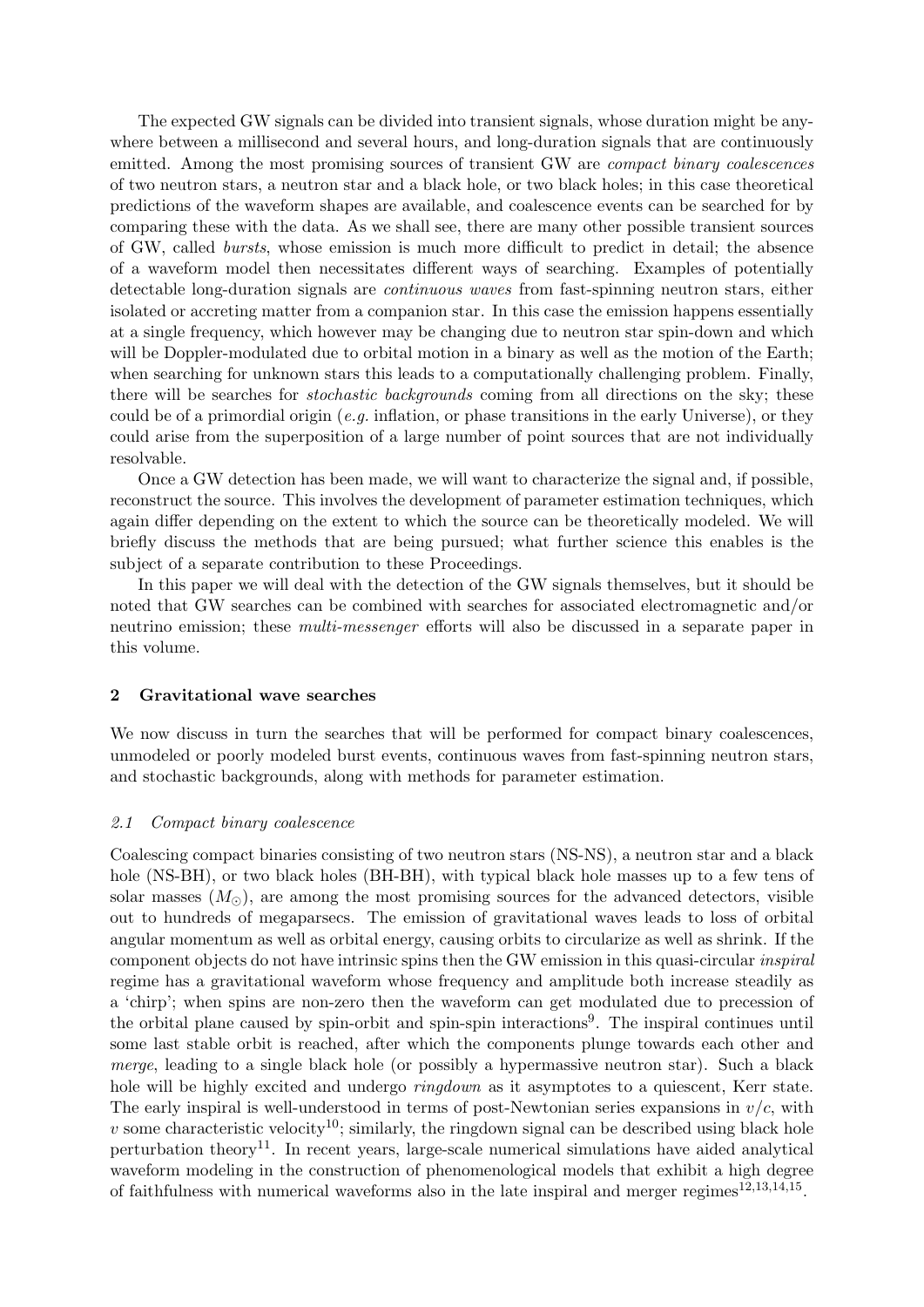Thus, the data analyst is increasingly well-equipped with waveform models that can be used to efficiently search for compact binary coalescence signals<sup>[16](#page-6-15)</sup>. The main method used is matched filtering<sup>[17](#page-6-16)</sup>, where one integrates the data against trial waveforms divided by a detector's noise power spectral density, to give more weight to frequencies where the instruments are the most sensitive; the resulting number is the signal-to-noise ratio (SNR). SNRs are computed for many different choices of the intrinsic parameters (masses and spins), which together comprise a 'template bank'.[18](#page-6-17) Candidate detections must have SNRs above a certain threshold in at least two detectors, at consistent parameter values. Since non-stationarities in the noise can mimick GW events, one further performs e.g. a  $\chi^2$  test<sup>[19](#page-6-18)</sup> to check that the build-up of SNR over frequency is consistent with what one would expect from a real signal. Finally, a noise background distribution is constructed by sliding detector outputs in time with respect to each other and looking for coincident triggers, which are then guaranteed not to be GW events. This background allows one to assign a significance to candidate detections<sup>[20](#page-6-19)</sup>.

Which waveform approximants are deployed depends on the kind of source one is searching for. In the case of binary neutron star coalescence, the signal terminates at high frequencies and mainly the inspiral part of the waveform is accessible, where post-Newtonian theory is valid to good approximation<sup>[21](#page-6-20)</sup>; moreover, neutron stars in binaries are expected to have small instrinsic spins<sup>[22](#page-6-21)</sup>, so that at first instance one may choose to neglect them. By contrast, for NS-BH and BH-BH coalescences, all three regimes of inspiral, merger, and ringdown are in the detectors' sensitive frequency band, and astrophysical black holes are likely to have large spins<sup>[23](#page-6-22)</sup>, leading to the abovementioned precession-induced modulation of the signal. Despite significant efforts by the waveform modeling and data analysis communities, template banks that include precession effects are not yet available. Although the use of waveforms with nonzero, aligned spins has been shown to significantly boost the sensitivity of searches compared with non-spinning templates<sup>[24](#page-6-23)</sup>, some fraction of signals that are in principle detectable will still be missed by not taking precession into account<sup>[25](#page-6-24)</sup>. Part of the solution may be the use of reduced order modeling, a technique which identifies the essential features of a waveform family and discards the less important information $26,27$  $26,27$  $26,27$ .

When performing matched filtering, the parameter space over which templates need to be placed only comprises instrinsic parameters: the masses of the two component objects, and (if needed) their intrinsic spins; for the purpose of detection, other parameters such as the sky location, the orientation of the inspiral plane with respect to the observer, and the distance to the source can be absorbed into an overall amplitude of the waveform. A rapid determination of the approximate sky position can be performed by looking at the relative phases, amplitudes, and times of arrival of the signal in the different detectors<sup>[28](#page-6-27)</sup>. However, a full estimation of the source parameters will require the exploration of the complete parameter space; tools that have been developed to this end include MCMC and nested sampling methods<sup>[29](#page-6-28)</sup>.

### 2.2 Burst searches

Aside from binary coalescences there is a host of other transient sources with potentially detectable GW signals. Most of these are not well modeled, so that matched filtering is often not an option; moreover, one will also want to search for transient signals of unknown origin, in which case no signal model can be assumed at all. Burst sources include supernovae<sup>[30](#page-6-29)</sup>, long gamma ray bursts that may be caused by the gravitational collapse of massive stars<sup>[31](#page-6-30),[32](#page-6-31)</sup>, and soft gamma-ray repeater giant flares in pulsars<sup>[33](#page-6-32)</sup>. These are sources that can be seen if they occur in our near our galaxy; examples of sources that are in principle observable out to cosmological distances are cusps and kinks on cosmic (super)strings<sup>[34](#page-7-0),[35](#page-7-1)</sup>. Burst signals potentially span a wide range in frequency (a few Hz to several kHz) and time (milliseconds to hours).

Another target for burst searches are coalescences involving *intermediate mass* black holes with masses up to a few hundred solar masses, which may exist in globular clusters  $36$ . Intermediate mass black hole binaries merge at low frequencies ( $f < 200$  Hz for total binary mass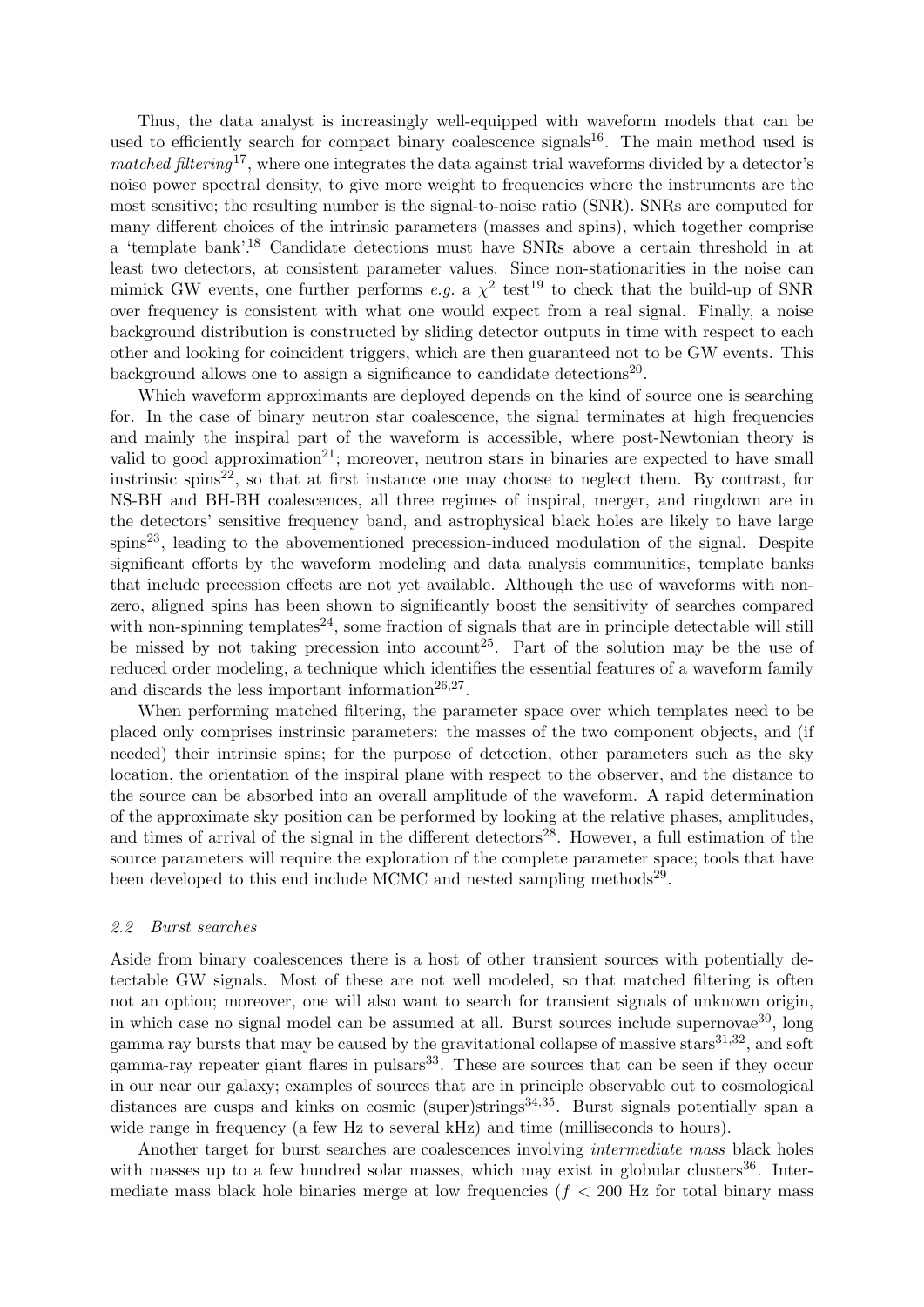$M > 50 M_{\odot}$ , so that the part of the signal in band is dominated by the late inspiral and merger, which are poorly modeled; in that case a burst search is advisable to supplement matched-filter searches<sup>[37](#page-7-3)</sup>. Similarly, binaries whose orbits have significant eccentricity are not well understood theoretically, and here too there will be great benefit in performing a burst search<sup>[38](#page-7-4)</sup>.

A completely generic burst search requires techniques that can distinguish genuine GW signals from transient noise in the detectors without any prior knowledge of the waveform. In that case one usually first combines data from all detectors in terms of amplitude and phase, such that a GW signal builds up coherently while noise artefacts are removed based on their lack of correlation between detectors. Next the data is decomposed using  $e.g.$  short Fourier transforms or wavelets, and candidate signals are identified as 'bright' pixels in time-frequency maps[39](#page-7-5),[40](#page-7-6),[41](#page-7-7),[42](#page-7-8),[43](#page-7-9). Alternative methods first process the data streams separately ('incoherently') and then look for coincidences between detectors or trigger a coherent MCMC follow-up<sup>[44](#page-7-10),[45](#page-7-11)</sup>.

Also for burst sources, detection will be followed by parameter estimation. In the case of coalescing binaries, this implies measuring the parameters determining the sources (masses, spins,  $\dots$ ). By contrast, for generic burst signals the nature of the source will be a priori unknown; what one does in this case is to try and characterize the signal rather than the source, in terms of its time-frequency and polarization content.

For some burst sources a certain amount of theoretical modeling has been done. For example, in the case of supernovae, large-scale numerical simulations have been performed with different underlying assumptions, e.g. the neutrino mechanism<sup>[46](#page-7-12)</sup>, the magnetorotational mechanism<sup>[47](#page-7-13)</sup>, or the acoustic mechanism[48](#page-7-14). These lead to waveforms that exhibit qualitative differences. Using a principal component decomposition, the main features can be extracted from sets of numerical relativity waveforms resulting from the different assumptions made in the simulations. By performing Bayesian model selection on detected supernova signals, the different supernova models can be ranked, which will give insight into which mechanism dominates $^{49}$  $^{49}$  $^{49}$ .

At the extreme end, signals from cosmic string cusps and kinks are sufficiently well-understood that template waveforms are available  $34,35$  $34,35$  $34,35$ , so that a matched-filter search is in fact possible: in the case of cusps the frequency dependence of the signal is  $h \propto f^{-4/3}$ , while for kinks one has  $h \propto f^{-5/3}$ . The amplitudes depend on the string tension, and the intrinsic rate of cusp and kink events depends on the loop size, the string tension, and the reconnection probability, which in the case of superstrings is smaller than one. The non-detection of cosmic string signals with initial LIGO and Virgo has already allowed exclusion of a significant part of parameter space<sup>[50](#page-7-16)</sup>.

#### 2.3 Continuous waves from fast-spinning neutron stars

Fast-spinning neutron stars can be sources of detectable gravitational waves also when not part of a compact binary. GW emission can result from asymmetries due to elastic deformations of the crust<sup>[51](#page-7-17),[52](#page-7-18)</sup>, deformations through magnetic fields<sup>[53](#page-7-19)</sup>, GW-driven unstable oscillation modes (r-modes<sup>[54](#page-7-20)</sup>, and f-mode Chandrasekhar-Friedman-Schutz instabilities<sup>[55](#page-7-21)</sup>), or free precession arising from a misalignment of a neutron star's symmetry axis and the rotation axis<sup>[56](#page-7-22)</sup>. In cases where the rotation frequency  $f_{\text{rot}}$  can be established through electromagnetic observations, comparison with the main gravitational wave frequency  $f_{GW}$  can reveal the emission mechanism. If  $f_{GW}$  =  $2f_{\text{rot}}$ , with no GW emission observed at  $f_{\text{rot}}$ , then the gravitational radiation is mainly due to non-axisymmetric deformation; on the other hand, if there is appreciable GW emission also at  $\simeq f_{\rm rot}$  then precession probably plays a role. If  $f_{\rm GW} \simeq (4/3) f_{\rm rot}$  then r-modes are strongly favored, yielding direct information on the interior fluid motion.

In the 'standard' scenario of non-axisymmetric deformation  $(f_{GW} = 2f_{rot})$ , the amplitude of the GW emission is proportional to the equatorial ellipticity  $\epsilon = (I_{xx} - I_{yy})/I_{zz}$ , where the  $I_{ii}$  are the moments of inertia of the star, with the spin axis in the z-direction. Estimates of  $\epsilon$ are highly uncertain<sup>[52](#page-7-18)</sup>, but might be as large as  $10^{-6}$ . Neutron stars in orbit with an ordinary star should be able to maintain axisymmetry due to accretion, and the balancing of accretion torque and GW emission may explain why the spin frequencies of known accreting neutron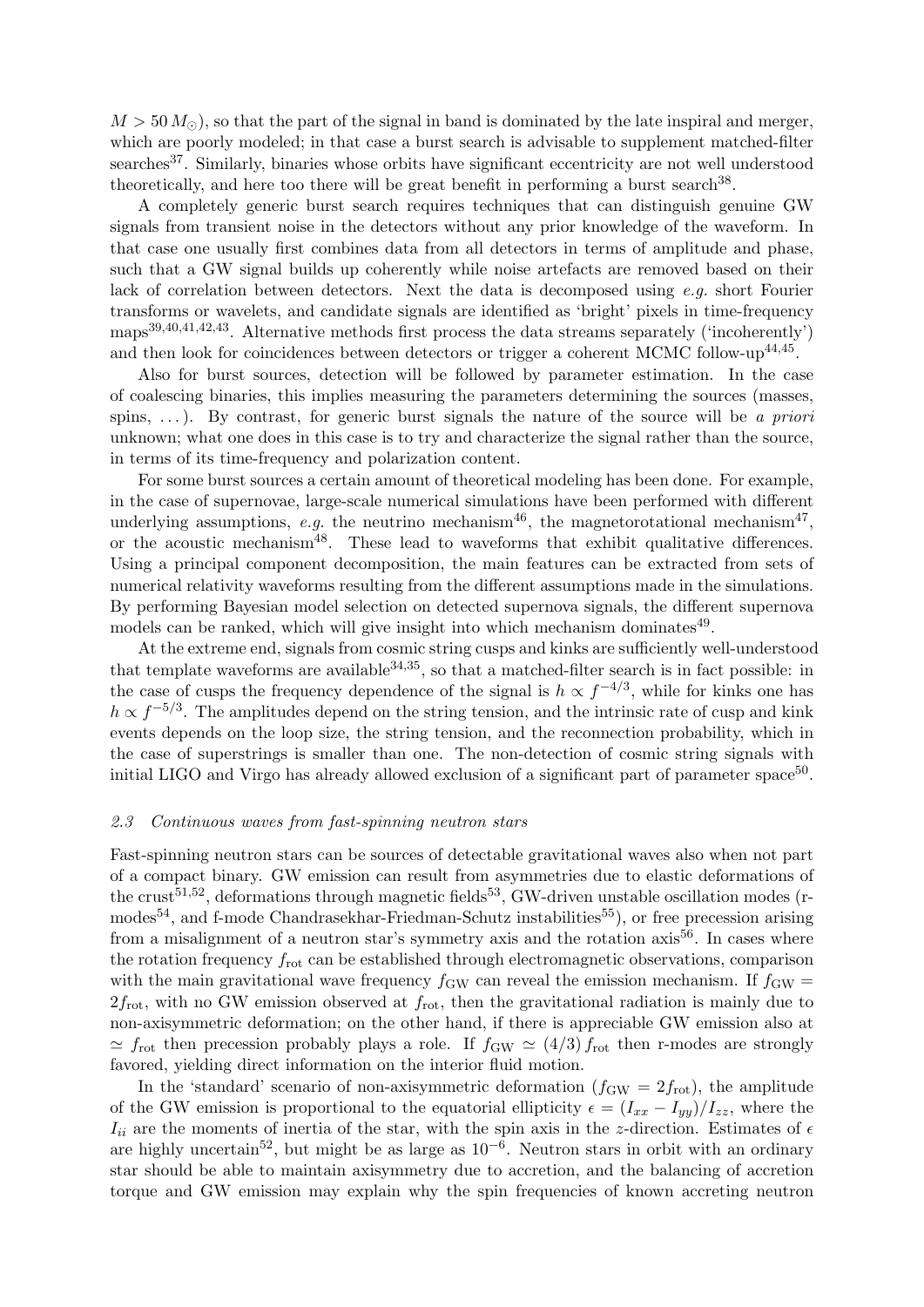stars never approach the break-up limit<sup>[51](#page-7-17)</sup>. Depending on the typical size of  $\epsilon$ , the currently known neutron stars may not yield detectable GW signals, although astrophysically interesting upper bounds have already been put on the percentage of the spin-down energy loss that is due to gravitational radiation<sup>[57](#page-7-23)</sup>. However, the galaxy contains an estimated  $10^9$  neutron stars, some fraction of which may have eluded electromagnetic detection, yet may be sufficiently close, non-axisymmetric, and fast-spinning to allow for detection with Advanced LIGO and Advanced Virgo.

Though fast-spinning, non-axisymmetric neutron stars are intrinsically quasi-monochromatic, with a frequency that is slowly decreasing, the observed GW signal gets Doppler-modulated due to the motion of the Earth, and by the orbital motion in the case of a binary. GW searches are divided into three categories. Targeted searches are those where the neutron star is visible as a pulsar so that its spin frequency (and where applicable, the orbital Doppler frequency) is known from electromagnetic observations<sup>[58](#page-7-24),[59](#page-7-25),[60](#page-7-26),[61](#page-7-27)</sup>. In *directed searches*, the sky position is known but not the source frequency<sup>[59](#page-7-25),[62](#page-7-28),[63](#page-7-29),[64](#page-7-30),[65](#page-7-31)</sup>. Finally, in all-sky searches one also looks for neutron stars that have not been discovered by electromagnetic means  $60,63,65,66,67,68$  $60,63,65,66,67,68$  $60,63,65,66,67,68$  $60,63,65,66,67,68$  $60,63,65,66,67,68$  $60,63,65,66,67,68$  $60,63,65,66,67,68$  $60,63,65,66,67,68$  $60,63,65,66,67,68$  $60,63,65,66,67,68$  $60,63,65,66,67,68$ .

In targeted and directed searches, at least some known parameters can be folded into the analysis; in particular, the Doppler modulations can be removed and the search problem reduces to looking for sinusoidal signals; as in the case of compact binary coalescence, intrinsic parameters such as the GW polarization, a reference phase, and the inclination (in the case of binary systems) can be marginalized over. One can then integrate the data over a very long time, in principle the data taking time. By far the most computationally challenging are the all-sky searches. In that case one has to search over all sky positions, frequencies, spin-down parameters, and, in the case of binaries, the orbital parameters. Integration over long periods of time T then becomes difficult, since the resolution in parameter space increases rapidly ( $\propto T^5$ even for searches including only leading-order spin-down). In the latter case a hierarchical search must be resorted to in order to keep the problem computationally tractable: one starts with a lower-resolution search that identifies interesting candidates, after which the search is iteratively refined as smaller and smaller parts of parameter space can be studied with increasingly higher resolution.

### 2.4 Stochastic searches

Omni-directional gravitational wave background radiation could arise from fundamental processes in the early Universe, or from the superposition of a large number of signals with a point-like origin. Examples of the former include parametric amplification of gravitational vacuum fluctuations during the inflationary  $era^{69,70}$  $era^{69,70}$  $era^{69,70}$  $era^{69,70}$  $era^{69,70}$ , termination of inflation through axion decay<sup>[71](#page-7-37)</sup> or resonant preheating<sup>[72](#page-7-38)</sup>, Pre-Big Bang models inspired by string theory<sup>[73](#page-7-39)</sup>, and phase transitions in the early Universe<sup>[70](#page-7-36)</sup>; the observation of a primordial background would give access to energy scales of  $10^9 - 10^{10}$  GeV, well beyond the reach of particle accelerators on Earth. Astrophysical confusion backgrounds could result from the collective emission of spinning neutron stars in the Galaxy<sup>[74](#page-7-40)</sup>, compact binary coalescences<sup>[75](#page-7-41)</sup> out to redshifts of  $z \sim 5$ , or superpositions of cosmic string bursts $34,35$  $34,35$  $34,35$ .

Stochastic backgrounds are conveniently described in terms of the GW energy density  $\rho_{\rm GW}$ per logarithmic frequency bin, normalized to the critical density of the Universe,  $\rho_c$ :

$$
\Omega_{\rm GW} = \frac{1}{\rho_c} \frac{d\rho_{\rm GW}}{d\ln f}.
$$
\n(1)

The current bound from the initial LIGO-Virgo era is<sup>[76](#page-7-42)</sup>  $\Omega_{\rm GW} < 6.1 \times 10^{-6}$ . Advanced detectors, both through their improved strain sensitivity and their wider frequency sensitivity band, will probe as low as  $\Omega_{\rm GW} \sim 6 \times 10^{-10}$ .

Searches for stochastic backgrounds are performed by cross-correlating the output of multiple detectors with an optimal filter that is proportional to an expected form for  $\Omega_{\rm GW}$  as a function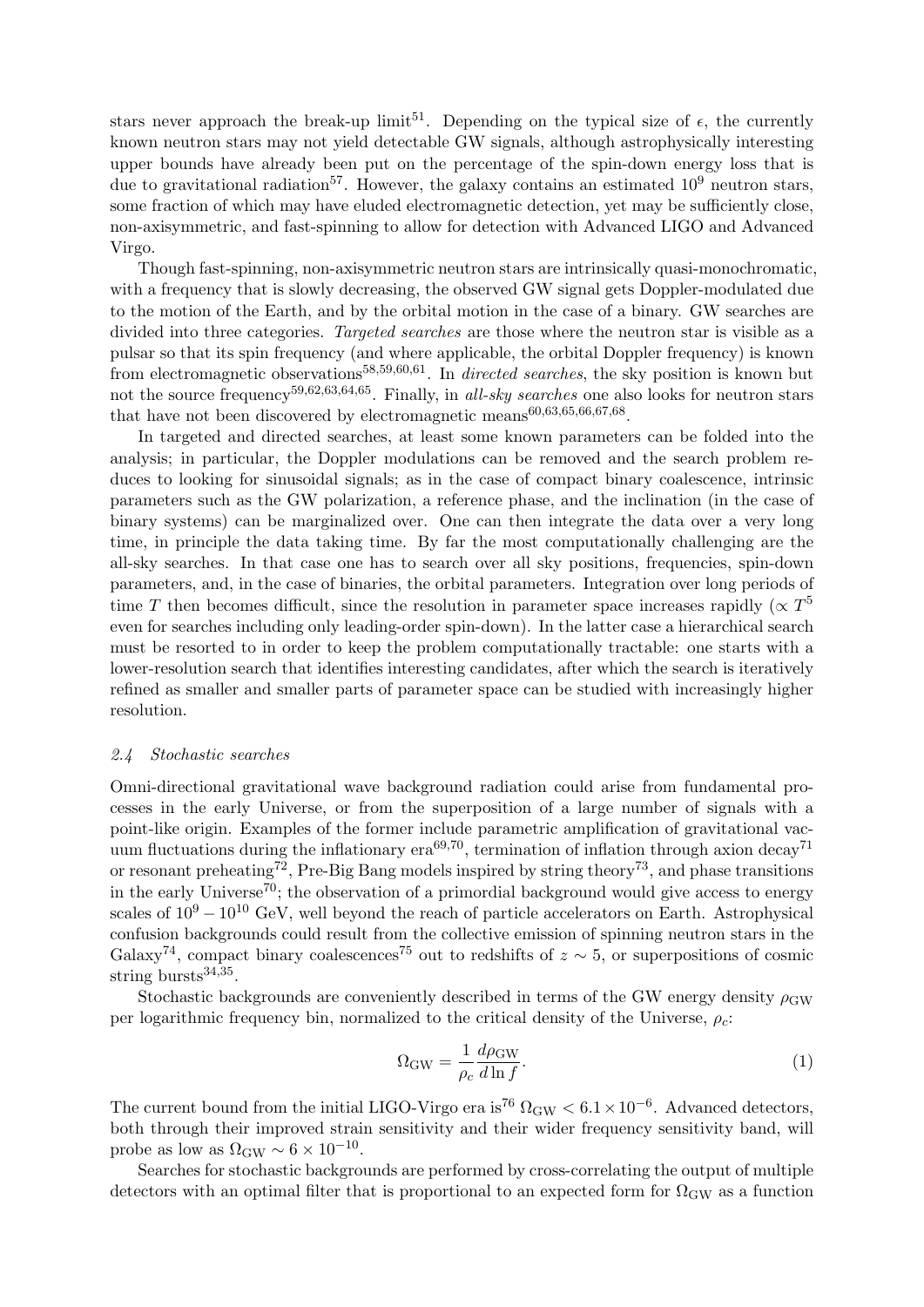of frequency<sup>[77](#page-7-43),[78](#page-7-44)</sup>. It is reasonable to assume that in the relevant frequency band, stochastic signals can be approximated by a power law:  $\Omega_{GW}(f) = \Omega_0 f^{\alpha}$ . The index  $\alpha$  will take on different values depending on the origin of the radiation; in blind searches for cosmological sources one tends to quote upper limits on  $\Omega_{\rm GW}$  under the assumption of a flat spectrum  $(\alpha = 0)$ , while a superposition of binary inspiral signals corresponds to  $\alpha = 2/3$ . Although at first instance one may expect stochastic backgrounds to be largely isotropic, we note that non-isotropic backgrounds, arising from  $e.g.$  random fluctuations in the number of point sources, will be searched for as well<sup>[79](#page-7-45)</sup>.

Like in searches for continuous waves from fast-spinning neutron stars, one can integrate over long times, in this case the length of the data set. In terms of backgrounds due to compact binary coalescences, it turns out that a signal can be seen after one year of operation at design sensitivity, and assuming a rate of a few tens of binary neutron star coalescences per year within a distance of a few hundred megaparsecs<sup>[75](#page-7-41)</sup>. With the latter rate, the dedicated searches for compact binary coalescences are themselves bound to make detections, but since the stochastic background includes sources out to redshifts of several, its measurement can give valuable information about the evolution of star formation rates.

Finally, one can search for stochastic backgrounds with non-standard polarizations, such as longitudinal modes, 'breathing' modes, and vector modes, which are predicted by various alternative theories of gravity $80$ . This can be done with a relatively straightforward extension of the existing methods, taking into account the different coherence structure of signals across detectors.

### 3 Conclusions

There exists a wide variety of sources whose GW emission can potentially be detected with second-generation interferometric observatories, within our galaxy  $(e.g.$  fast-spinning neutron stars and a range of burst sources), at distances of hundreds of megaparsecs (such as coalescing compact binaries), and at cosmological scales (e.g. primordial GW backgrounds), promising rich scientific returns. For all these, tailored and robust data analysis techniques are in place, which are continually being improved even further. With the construction of Advanced LIGO and Advanced Virgo well underway, we can look forward to the first direct detections of gravitational waves in the next several years.

### Acknowledgments

The authors gratefully acknowledge the support of the United States National Science Foundation (NSF) for the construction and operation of the LIGO Laboratory, the Science and Technology Facilities Council (STFC) of the United Kingdom, the Max-Planck-Society (MPS), and the State of Niedersachsen/Germany for support of the construction and operation of the GEO600 detector, the Italian Istituto Nazionale di Fisica Nucleare (INFN) and the French Centre National de la Recherche Scientifique (CNRS) for the construction and operation of the Virgo detector. The authors also gratefully acknowledge research support from these agencies as well as by the Australian Research Council, the International Science Linkages program of the Commonwealth of Australia, the Council of Scientific and Industrial Research of India, Department of Science and Technology, India, Science & Engineering Research Board (SERB), India, Ministry of Human Resource Development, India, the Spanish Ministerio de Economía y Competitividad, the Conselleria dEconomia i Competitivitat and Conselleria dEducaci, Cultura i Universitats of the Govern de les Illes Balears, the Foundation for Fundamental Research on Matter supported by the Netherlands Organisation for Scientific Research, the Polish Ministry of Science and Higher Education, the FOCUS Programme of Foundation for Polish Science, the European Union, the Royal Society, the Scottish Funding Council, the Scottish Universities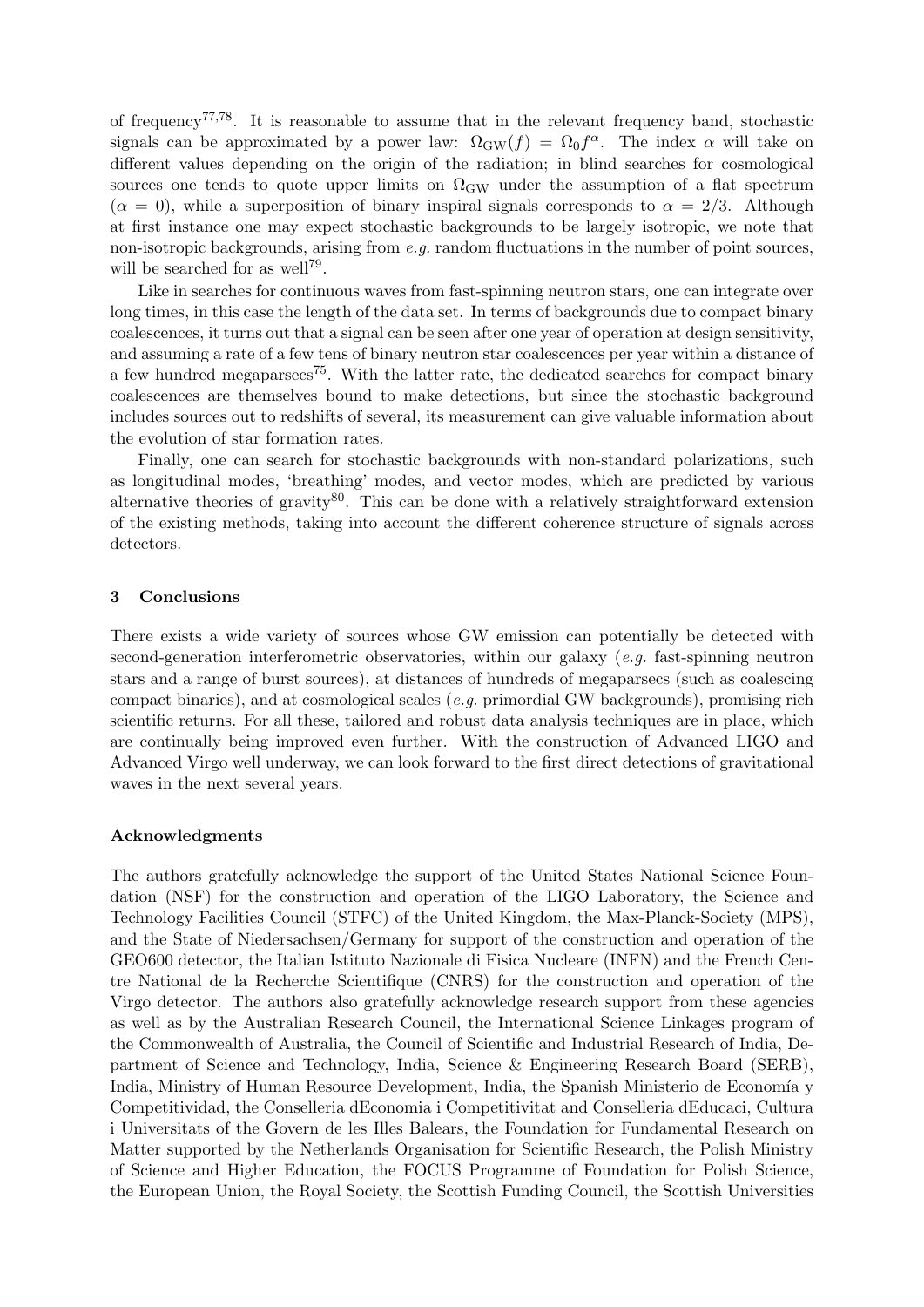Physics Alliance, the National Aeronautics and Space Administration, the Hungarian Scientific Research Fund (OTKA), the Lyon Institute of Origins (LIO), the National Research Foundation of Korea, Industry Canada and the Province of Ontario through the Ministry of Economic Development and Innovation, the National Science and Engineering Research Council Canada, the Brazilian Ministry of Science, Technology, and Innovation, the Carnegie Trust, the Leverhulme Trust, the David and Lucile Packard Foundation, the Research Corporation, and the Alfred P. Sloan Foundation. The authors gratefully acknowledge the support of the NSF, STFC, MPS, INFN, CNRS and the State of Niedersachsen/Germany for provision of computational resources. This research has made use of the SIMBAD database, operated at CDS, Strasbourg, France.

### References

- <span id="page-6-0"></span>1. B. Abbot et al., Rep. Prog. Phys. 72, 076901 (2009).
- <span id="page-6-1"></span>2. F. Acernese et al., Class. Quantum Grav. 25, 114045 (2009).
- <span id="page-6-2"></span>3. J. Aasi et al., Class. Quantum Grav. 32, 074001 (2015).
- <span id="page-6-3"></span>4. F. Acernese et al., Class. Quantum Grav. 32, 024001 (2015).
- <span id="page-6-4"></span>5. J. Aasi et al., arXiv:1304.0670 (2013).
- <span id="page-6-5"></span>6. K. Somiya (KAGRA Collaboration), Class. Quantum Grav. 29, 124007 (2012).
- <span id="page-6-6"></span>7. B. Iyer et al., LIGO-India Tech. Rep. (2011), [https://dcc.ligo.org/LIGO-M1100296/](https: //dcc.ligo.org/LIGO-M1100296/public) [public](https: //dcc.ligo.org/LIGO-M1100296/public).
- <span id="page-6-7"></span>8. C. Affeldt et al., Class. Quantum Grav. 31, 224002 (2014).
- <span id="page-6-8"></span>9. T.A. Apostolatos, C. Cutler, G.J. Sussman, and K.S. Thorne, Phys. Rev. D 49, 6274 (1994).
- <span id="page-6-9"></span>10. L. Blanchet, Living. Rev. Rel. 17, 2 (2014).
- <span id="page-6-10"></span>11. K. Kokkotas, Living. Rev. Rel. 2, 2 (1999).
- <span id="page-6-11"></span>12. L. Santamaria et al., Phys. Rev. D 82, 064016 (2010).
- <span id="page-6-12"></span>13. R. Sturani et al., in Proceedings of CAPRA and NRDA 2010, Waterloo, Canada, June 20-26, 2010.
- <span id="page-6-13"></span>14. A. Taracchini et al., Phys. Rev. D 89, 061502 (2014).
- <span id="page-6-14"></span>15. P. Schmidt, F. Ohme, and M. Hannam, Phys. Rev. D 91, 024043 (2015).
- <span id="page-6-15"></span>16. J. Aasi et al., Class. Quantum Grav. 31, 115004 (2014).
- <span id="page-6-16"></span>17. L.A. Wainstein and V.D. Zubakov, *Extraction of signals from noise*, Prentice-Hall, Englewood Cliffs, NJ, 1962.
- <span id="page-6-17"></span>18. B.S. Sathyaprakash and S.V. Dhurandhar, Phys. Rev. D 44, 3819 (1991).
- <span id="page-6-18"></span>19. B. Allen, Phys. Rev. D 71, 062001 (2005).
- <span id="page-6-19"></span>20. S. Babak et al., Phys. Rev. D 87, 024033 (2013).
- <span id="page-6-20"></span>21. A. Buonanno, B.R. Iyer, E. Ochsner, Y. Pan, and B.S. Sathyaprakash, Phys. Rev. D 80, 084043 (2009).
- <span id="page-6-21"></span>22. M. Kramer and N. Wex, Class. Quantum Grav. 26, 073001 (2009).
- <span id="page-6-22"></span>23. V. Kalogera, Astrophys. J. 541, 319 (2000).
- <span id="page-6-23"></span>24. I.W. Harry, A.H. Nitz, D.A. Brown, A. Lundgren, E. Ochsner, and D. Keppel, Phys. Rev. D 89, 024010 (2014).
- <span id="page-6-24"></span>25. T. Dal Canton, A.P. Lundgren, and A.B. Nielsen, Phys. Rev. D 91, 062010 (2015).
- <span id="page-6-25"></span>26. S.E. Field et al., Phys. Rev. Lett. 106, 22110 (2011).
- <span id="page-6-26"></span>27. M. Pürrer, Class. Quantum Grav. 31, 195010 (2014).
- <span id="page-6-27"></span>28. L.P. Singer et al., Astrophys. J. 795, 105 (2014).
- <span id="page-6-28"></span>29. J. Veitch et al., Phys. Rev. D 91, 042003 (2015).
- <span id="page-6-29"></span>30. C. Ott, Class. Quantum Grav. 26, 204015 (2009).
- <span id="page-6-30"></span>31. C.L. Freyer, S.E. Woosley, and D.H. Hartmann, Astrophys. J. 526, 152 (1999).
- <span id="page-6-31"></span>32. B. Metzger et al., MNRAS 413, 2031 (2011).
- <span id="page-6-32"></span>33. S. Mereghetti, Astron. Astrophys. Rev. 15, 225 (2008).